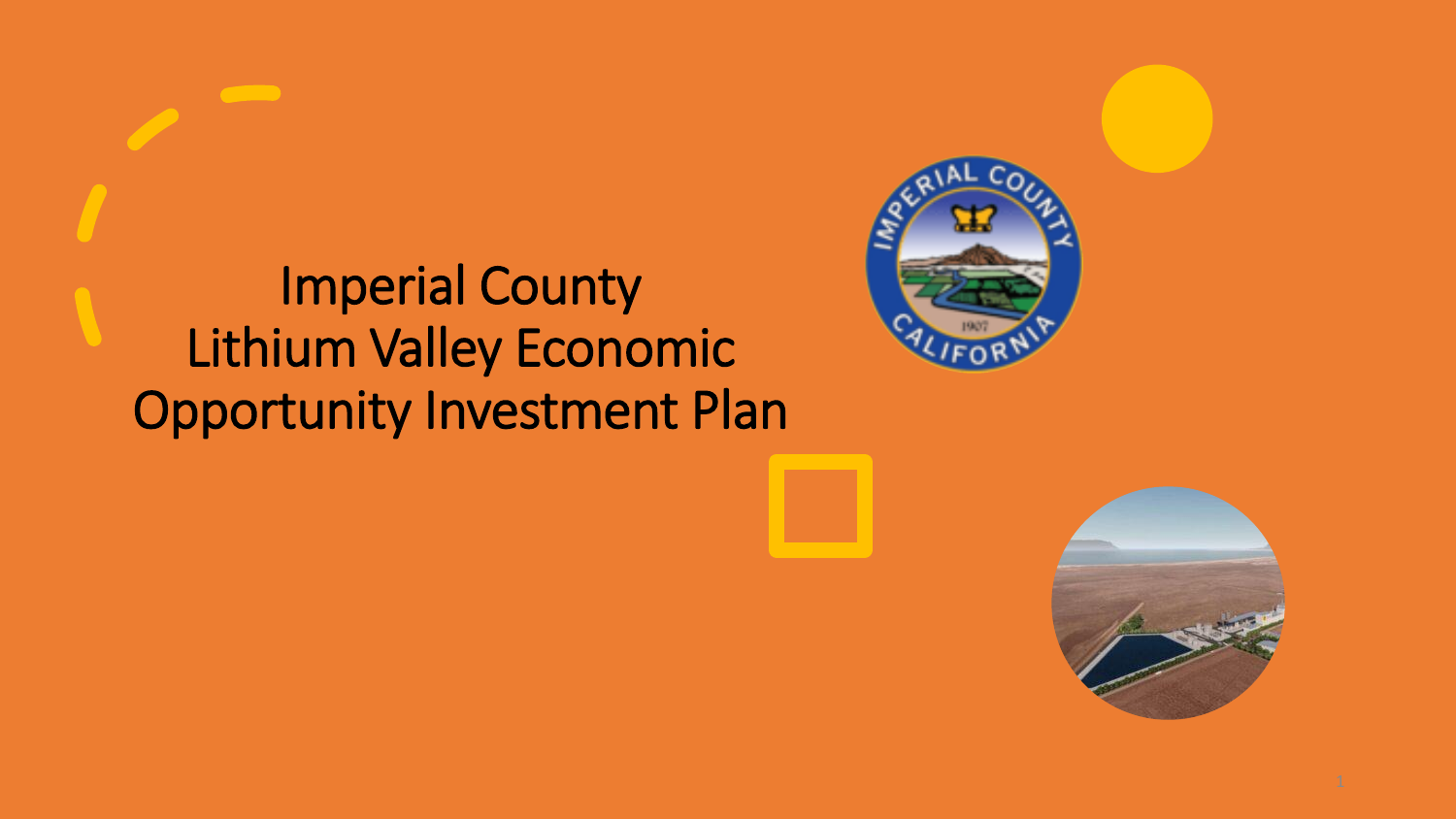# All Eyes on Lithium

- President Biden's Executive Order 14008 "Tackling the Climate Crisis Home and Abroad" (1/27/21). Lithium/rare-mineral mining and renewable energy generation domestically helps reduce American reliance on foreign sources for needed manufacturing inputs and energy production.
- Governor Newsom identified Lithium Valley in remarks on his proposed budget, The California Blueprint which was released on January 10, 2022. "We have what someone described as the Saudi Arabia of lithium right here in the state of California down in Imperial County near the Salton Sea," Newson remarked.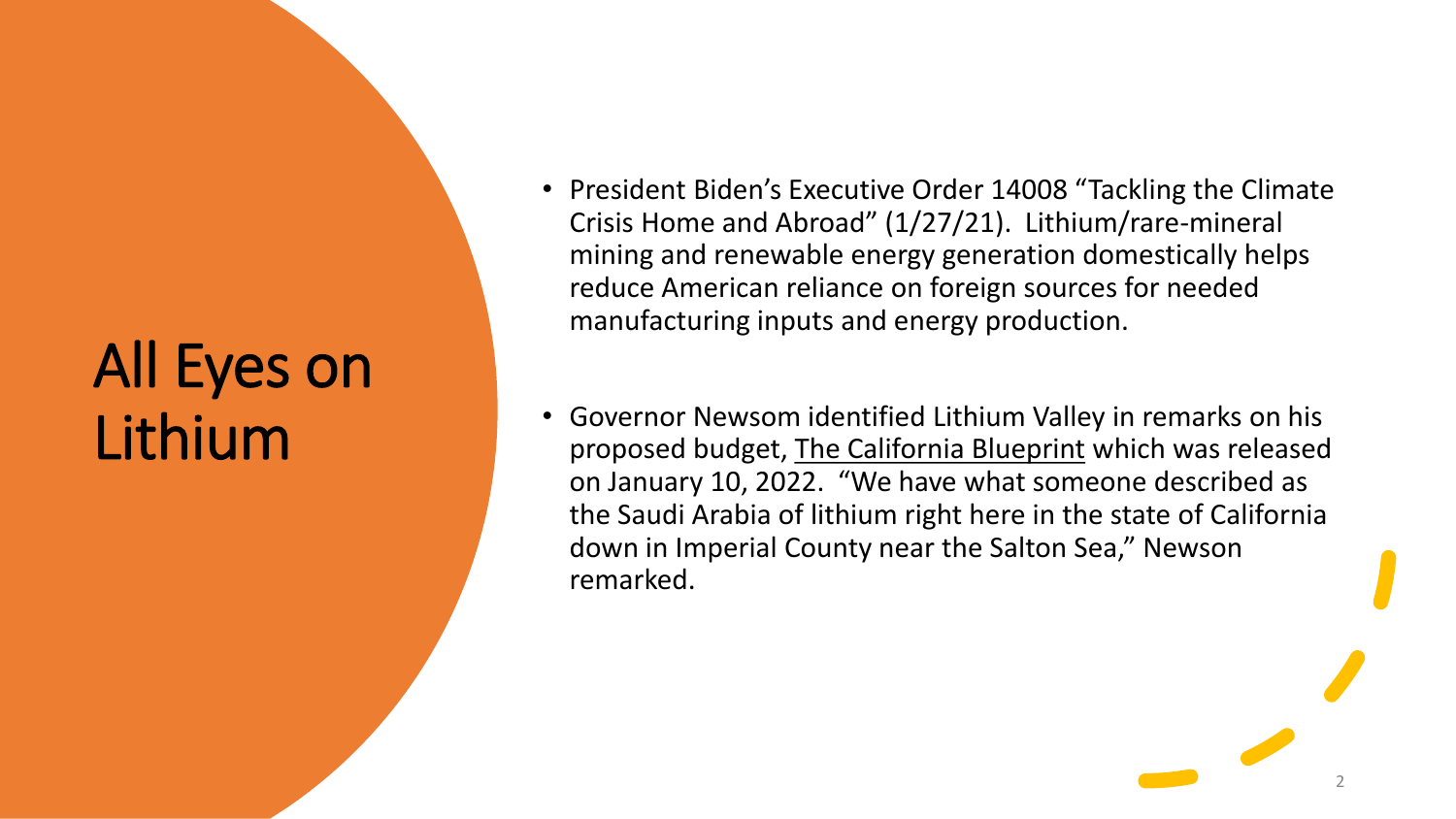Regional Economic **Opportunity** 

- County Unemployment 15-20%
- Median Household Income 3/4 of National Average
- Poverty Rate 2x National Average
- Current Gross Domestic Product (GDP): \$9 billion
- Lithium/Rare Mineral Extraction & Geothermal Energy could DOUBLE Imperial County GDP in next 5-10 years

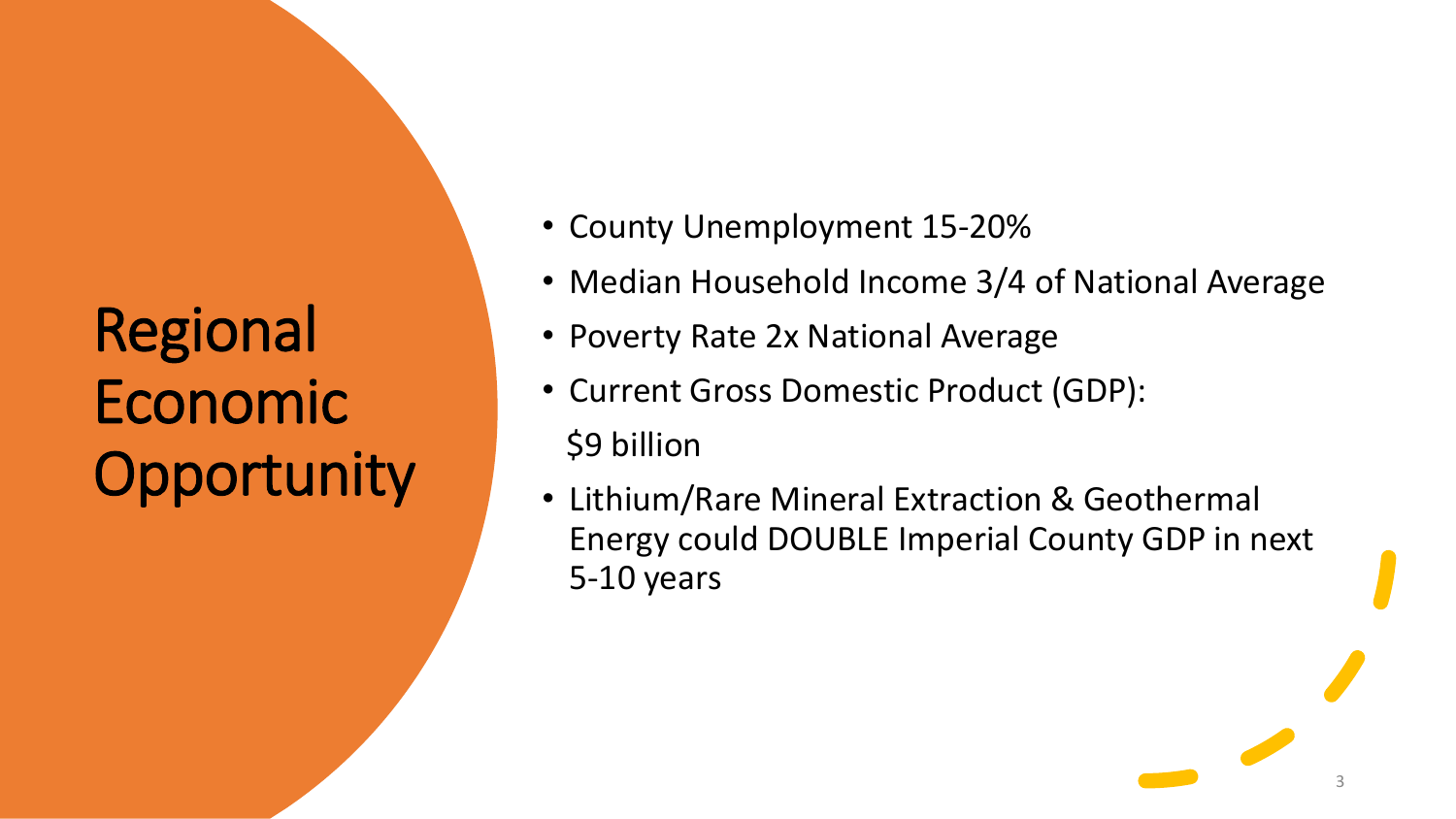# Lithium IS the **Gamechanger**

- Largest Concentration in United States
- Estimates at 15 million metric tons
- 30-Day Average Price of Lithium: \$60,000 a metric ton
- Value of Lithium between \$500 billion and \$1 trillion

4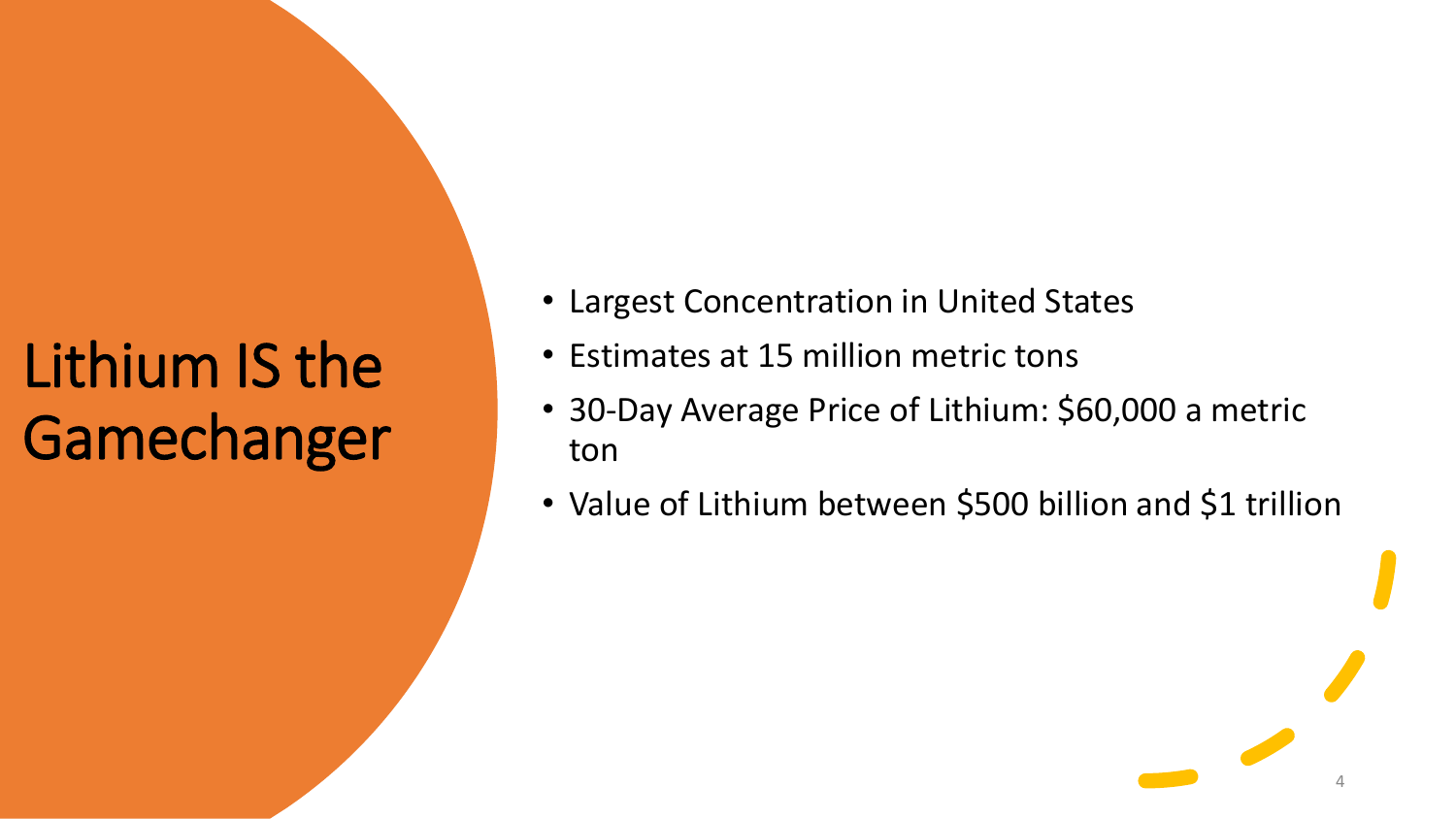## Plan Purpose & Self **Determination**

• The County of Imperial shall control its economic future as it relates to lithium/rare mineral extraction, processing, manufacturing and renewable energy generation and storage

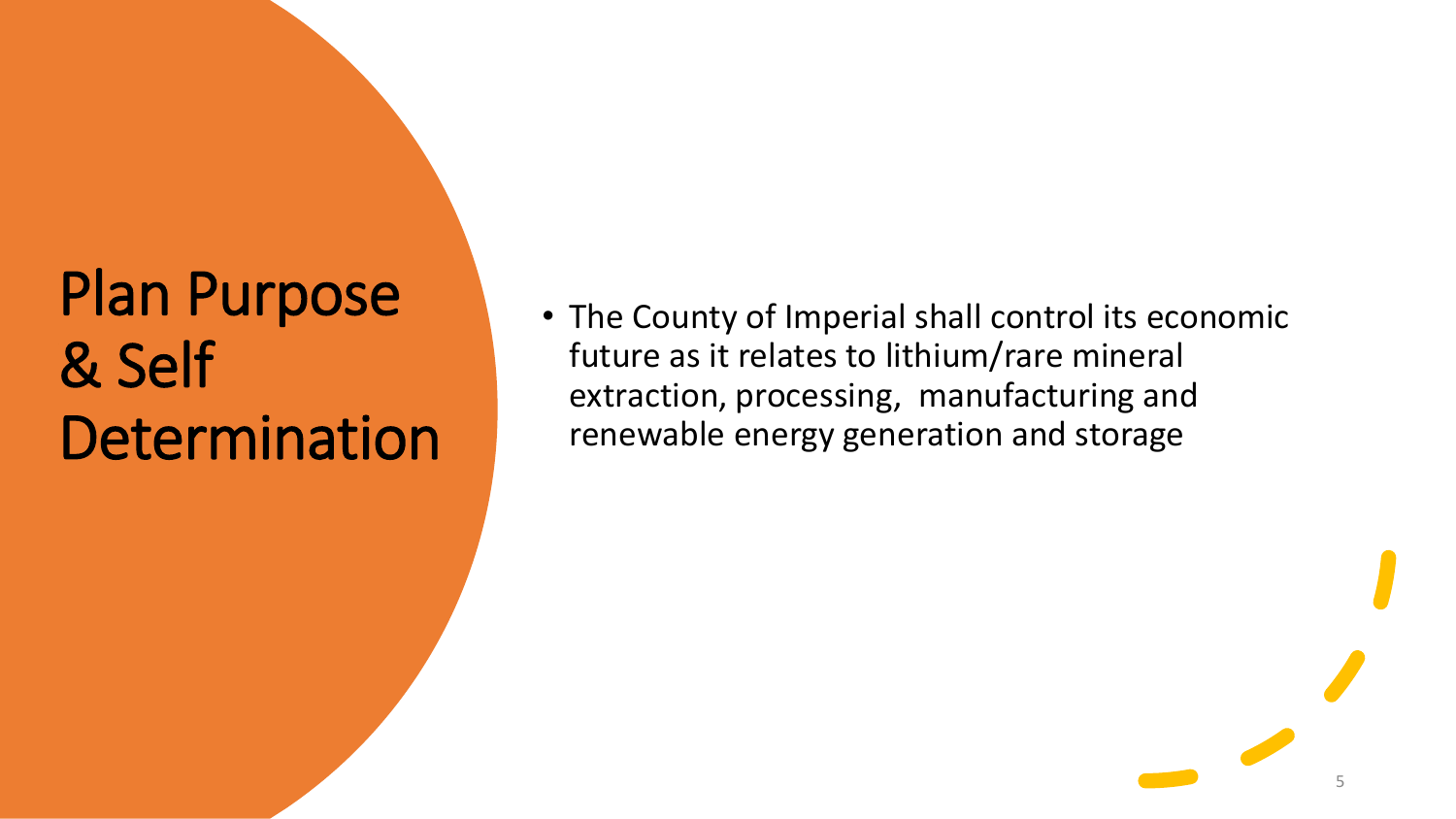Actions of The County of Imperial

- Plan Adoption (2/15/22)
- Creation Lithium Valley Economic Opportunity Investment Plan Subcommittee of Board of Supervisors (Completed 11/21)
- Creation of an internal working group to the Subcommittee (Completed 1/22)
- Seek voter approval to establish appropriate remuneration for lithium/rare mineral mining and power generation/storage (Scheduled 11/22)
- Encourage Vertical Integrated (Manufacturing/Assembly) of products from lithium (Ongoing)
- Establish a Lithium Valley Project Ombudsperson (Pending)
- Explore economic viability of an Enhanced Infrastructure Finance District (EIFD) (Starting 3/22)
- County of Imperial shall provide leadership (Plan/Requests made 2/22/22)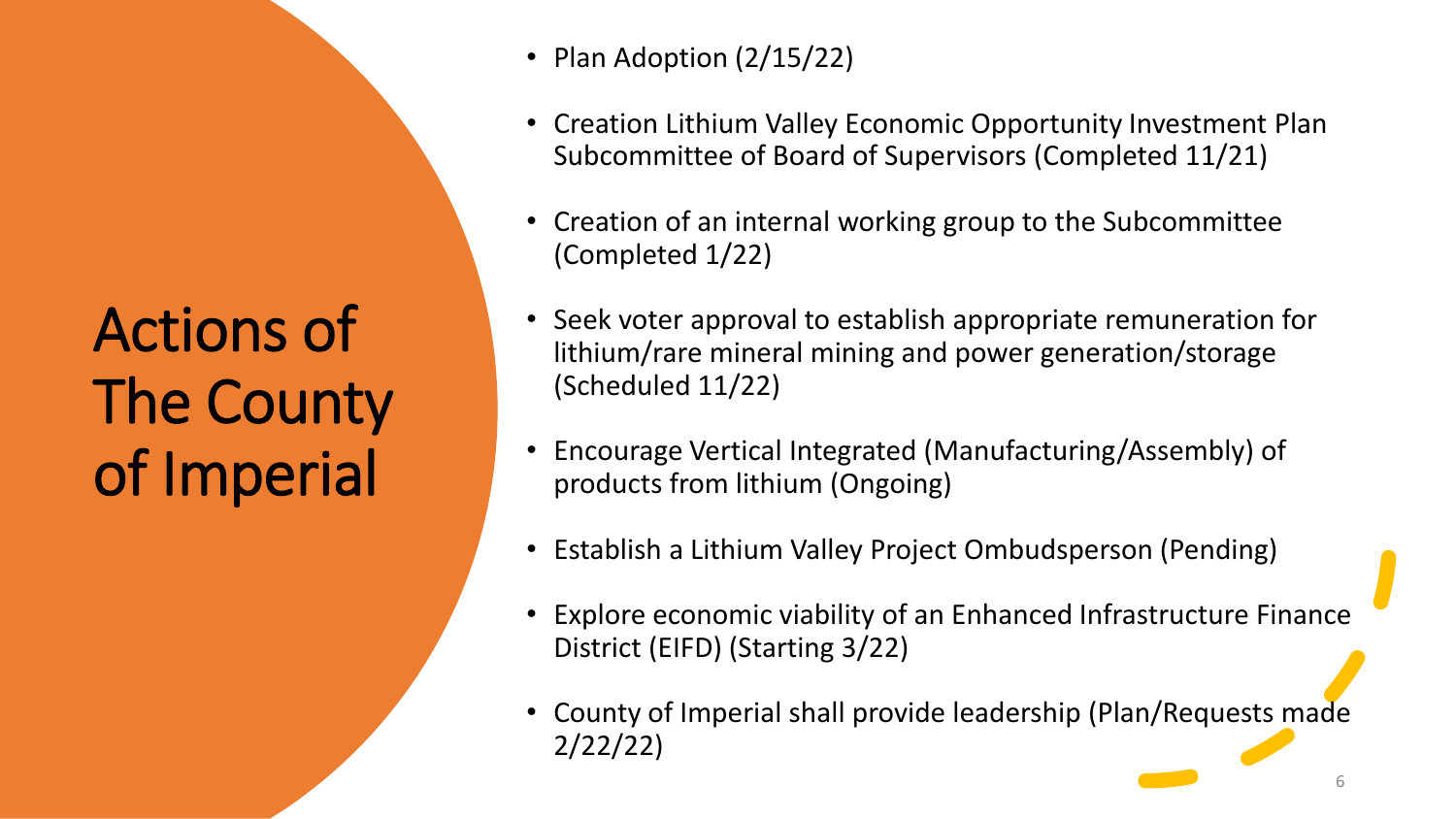Requested Actions of: The State of California

- Increase delegated authority for Geothermal from 49.9 to 99.9
- Provide \$5,000,000 to County of Imperial for a Programmatic Environmental Impact Report and a Lithium Valley Specific Plan
- Funding for a Lithium Valley Development Office for 10-Years
- State of California Support and Assistance in creation of an Imperial County Severance Tax or Resource Levy for critical minerals.
- Funding of \$100 million for a Cal-Poly campus in Imperial County (or similar higher education campus)
- Seed-Funding a reference lab for lithium purity testing
- Go-Biz Tax Credit Carve-Out for Lithium, Geothermal (\$25 million over 5 Years)
- Executive Order or Legislative Action exempting lithium/rare-mineral and geothermal producers from additional compliance from CEQA after PEIR and SP

7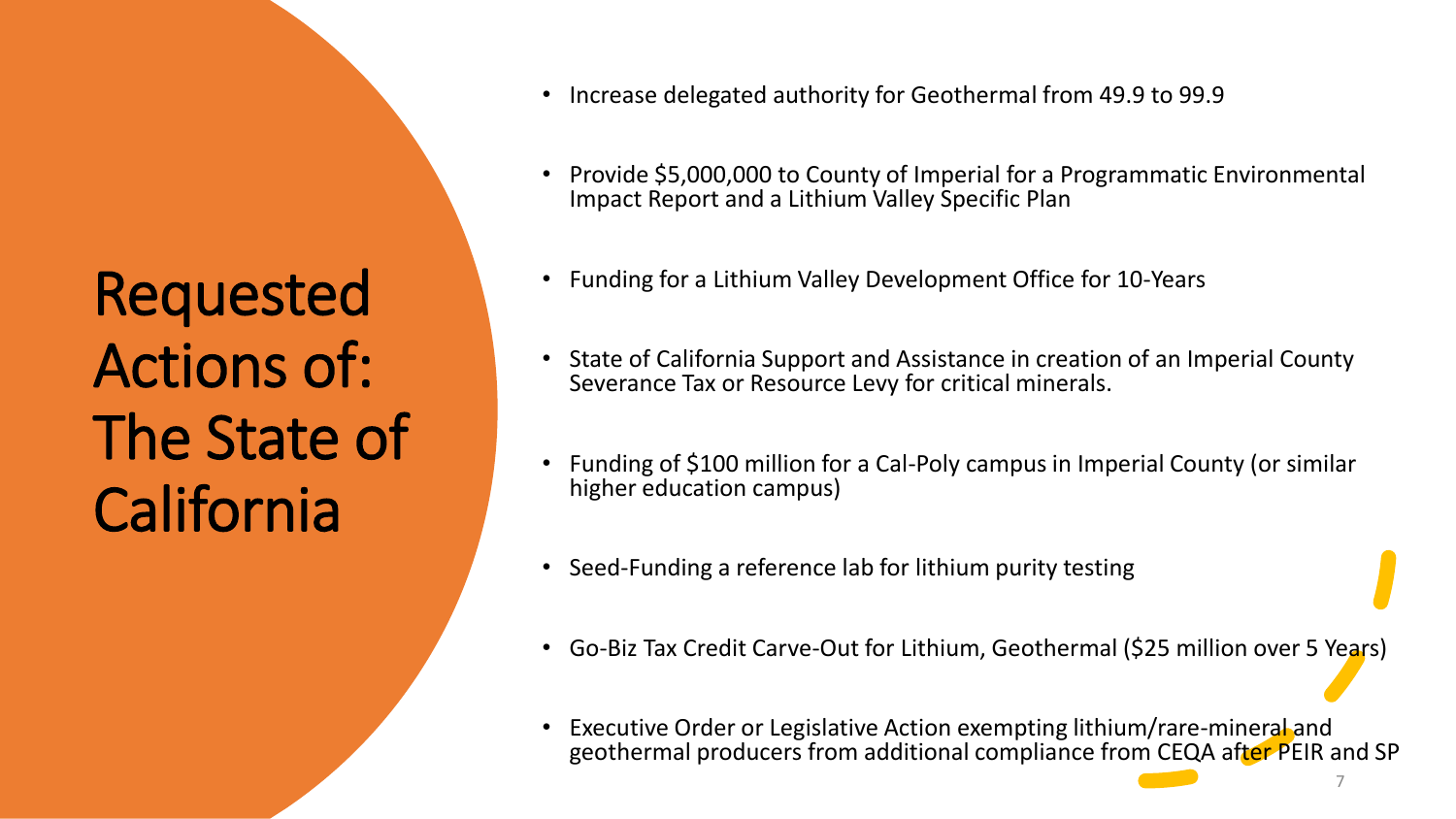Requested Actions of: The Federal Government • *Roads & Bridges:* \$50 million to provide for road and bridge infrastructure

• *Railways*: \$1 billion of railway upgrades in the form of additional tracks, loading and siding/spur infrastructure.

• *Electrical Grid*: \$500 million in funding offsets for grid upgrades and wheeling charges from energy producers.

• *Environmental Remediation:* \$500 million in direct funding and/or loan guarantees for companies that desire to build/operate End of Life Recycling and Reuse facilities for lithium batteries